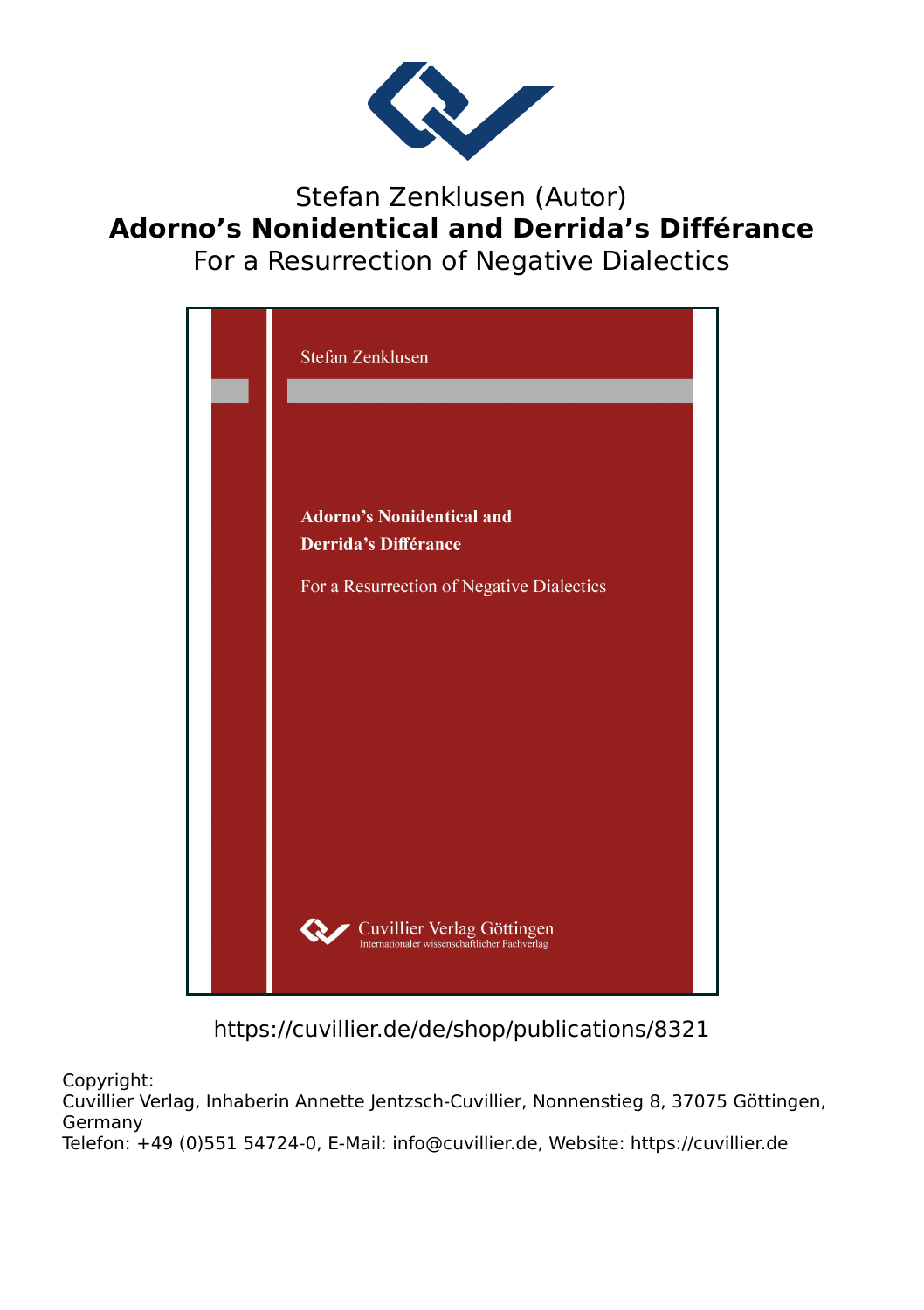## **I) Relationship to Husserl** 1) Adorno and Husserl

## "Logical Absolutism, Skeptical Relativism"

The disruptive force of Husserl's analyses, however, also serves to convulse his own fetishes. . . . But it did not stop with idealism's fundamental concept, that of pure subjectivity. Since critical progress transferred the power of all legality (rechtssetzende Gewalt) to that subject, it must ultimately repay the debts of the idealistic movement of the concept.<sup>1</sup>

As the only German scholastic philosopher of the period, Husserl defended the critical rectitude of reason without inferring from it the claim that the world is to be deduced and totally 'comprehended' from the concept: The emphasis with which he contrasts pure reason and its objectifications from 'mundane' (mundan) being directly results in openly and ingloriously retaining the sacrificed empiricality.<sup>2</sup>

In the last sections of *Against Epistemology: A Metacritique*, Theodor W. Adorno finds words of praise for Edmund Husserl's phenomenology—after first having

<sup>&</sup>lt;sup>1</sup> Theodor W. Adorno, *Against Epistemology: A Metacritique: Studies in Husserl and the* Phenomenological Antinomies, trans. Willis Domingo (Cambridge, UK, and Malden, MA: Polity Press, 2013), 213. Against Epistemology is largely based on Adorno's Oxford studies of Husserl between 1934 and 1937 and was first published in 1956. Adorno's 1924 doctoral dissertation, supervised by Hans Cornelius at the University of Frankfurt, was entitled "Die Tranzendenz des Dinglichen und Noematischen in Husserls Phänomenologie" (The Transcendence of the Thing and of the Noematic in Husserl's Phenomenology).

<sup>&</sup>lt;sup>2</sup> Adorno, *Against Epistemology*, 214.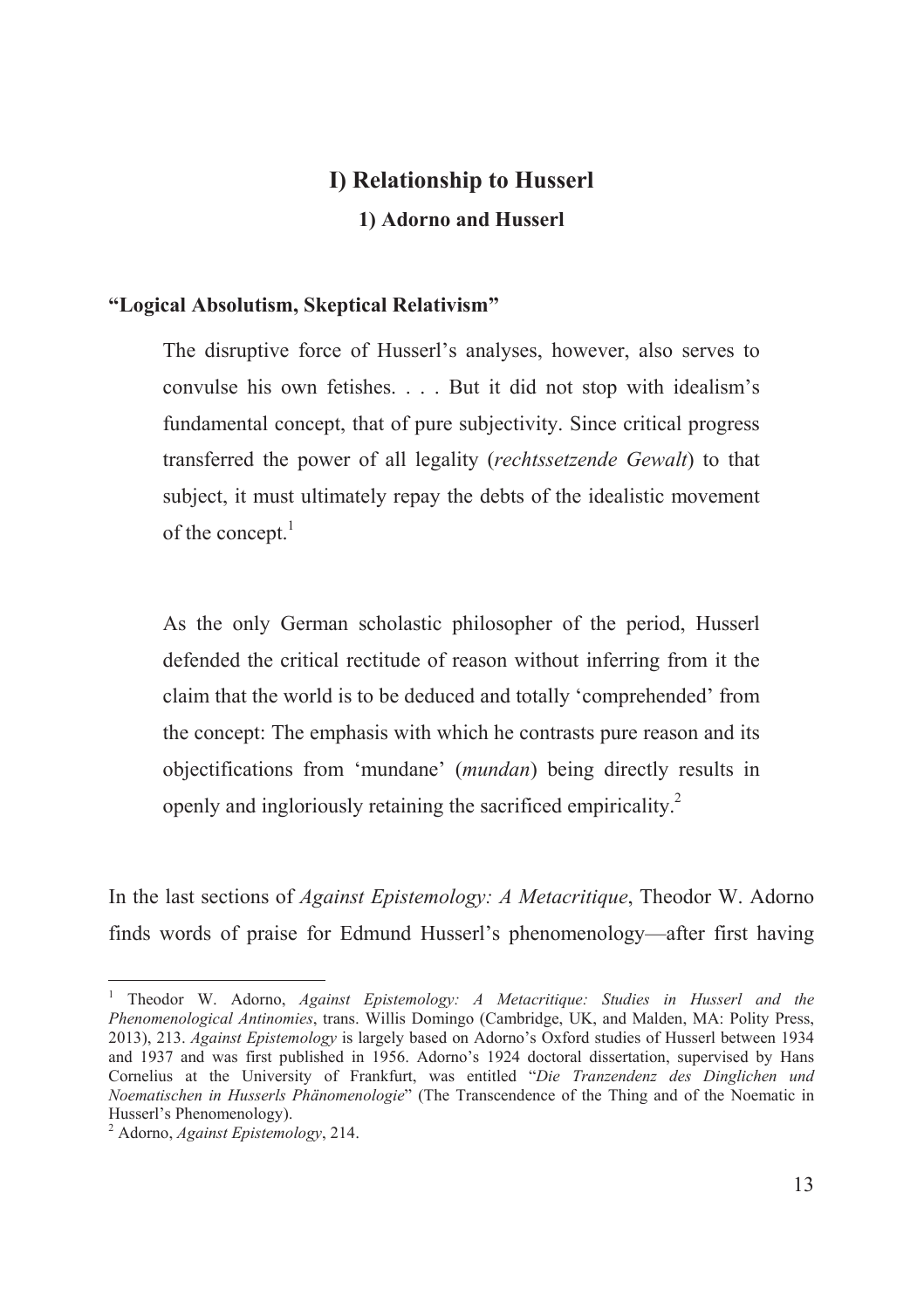uncompromisingly torn it to shreds. Granted, the significance of such passages is inversely proportional to their homeopathic dispersal in the text in question. Adorno saw Husserl as the last great idealist (contre cœur), insofar as he faced up to and wrestled with (and reproduced on all levels) the irreconcilable opposition between the transcendentally real and the transcendentally ideal, instead of fleeing to the shelter of positivism or fundamental ontology.<sup>3</sup> "Tolerate the contradictions" could be seen as the intellectual imperative that runs through Adorno's philosophy like a red thread

Hans Cornelius, Adorno's doctoral supervisor, had indeed fitted out his transcendentalist philosophy with empirio-critical and psychological "shock" absorbers," but he continued to deal in the traditional way with the absorption of phenomena, "recognition," implication in a causal chain, and the analysis of "ultimate data" as facts of consciousness. Any contingent irreducibility of the world of appearances had to give way, in every case, to the firm ground of noncontradiction: "The unaccustomed is always at the same time something that astonishes and disturbs us. Our disquiet is resolved, however, when we are able to recognize the novelty as part of a known context, something that can be grasped from within the same perspective as the known and customary."<sup>4</sup>

Adorno's sympathies lay not so much with this movement of incorporation and classification as with the phenomenological orientation "toward the things" themselves," which initially leaves the latter in their singularity. Every cognitive act, on this view, involves something alien to consciousness, which is also treated

 $3$  Adorno originally intended to give what became *Against Epistemology* the title *The Phenomenological* Antinomies (Die phänomenologischen Antinomien), a proposal rejected by the work's first publisher, Kohlhammer.

<sup>&</sup>lt;sup>4</sup> "Das Ungewohnte ist uns jedesmal zugleich ein Befremdliches, Beunruhigendes. Die Beunruhigung aber löst sich, wenn es uns gelingt, das Neue als Glied eines bekannten Zusammenhanges zu erkennen, mit Bekanntem, Gewohntem unter einem einheitlichen Gesichtspunkte zu begreifen." Hans Cornelius, Einleitung in die Philosophie (Leipzig: B. G. Teubner, 1903), 25.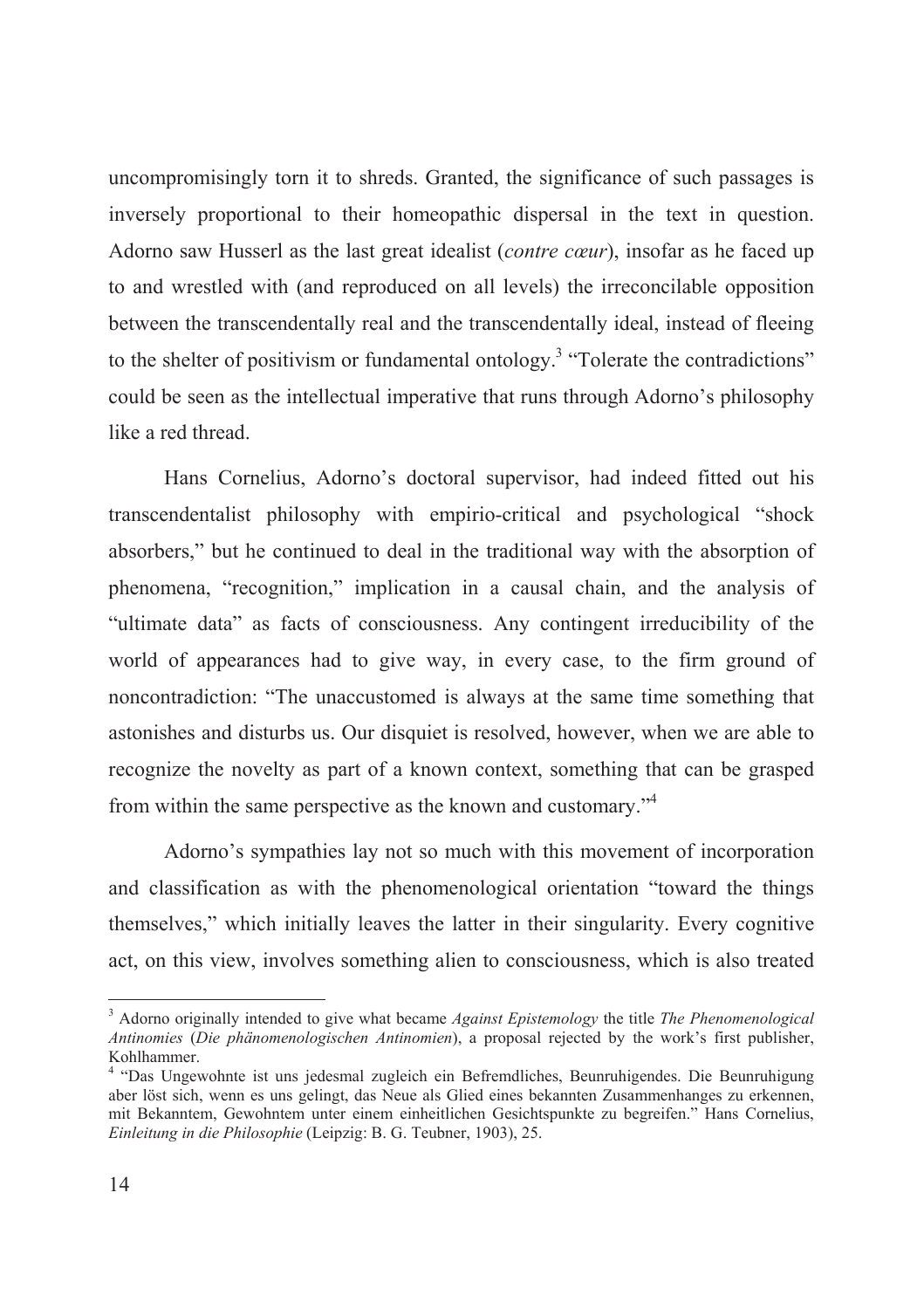as such and which poses a challenge to it: "If we take a closer look at what is so enigmatic about knowledge, and what causes our predicament in our first reflections on the possibility of knowledge, we find that it is its transcendence. All positive knowledge, prescientific and even more so scientific, is knowledge that takes its objects as transcendent; it posits objects as existing, and claims to make cognitive contact with states of affairs that are not 'in the genuine sense given' in it, not 'immanent' to it."<sup>5</sup> This respectful (provisional) indulgence of things not to be found within the *cogitatio*, "as something that actually exists inside it," was taken up by Adorno, who later elaborated it into the "primacy of the object," successively reformulating it in ever more pointed terms: "Traditional thinking, and the common-sense habits it left behind after fading out philosophically, demand a frame of reference in which all things have their place.... But a cognition that is to bear fruit will throw itself to the objects  $\dot{a}$  fond perdu. The vertigo which this causes is an *index veri*."<sup>6</sup>

For Husserl, on the other hand, it was from the beginning (that is, from the *Logical Investigations* onward) a matter of clarifying the reciprocal relationship between not really contained, existing objects and clear, immediate givenness, and of bringing that relationship under the sheltering roof of evidence. Only on this condition could the stated goal of a philosophy as "rigorous science," the encompassing foundation of all special disciplines, be achieved: "I said that the knowledge with which the critique of knowledge must begin may not contain

<sup>&</sup>lt;sup>5</sup> Edmund Husserl, *The Idea of Phenomenology: A Translation of Die Idee der Phänomenologie:* Husserliana II, trans. Lee Hardy, vol. 8 of Collected Works, ed. Rudolf Bernet (Dordrecht, Boston, and London: Kluwer Academic Publishers, 1999), 27.

<sup>&</sup>lt;sup>6</sup> Theodor W. Adorno, *Negative Dialectics*, trans. E. B. Ashton (New York and London: Continuum, 1973), 32-33.

<sup>&</sup>lt;sup>7</sup> See Edmund Husserl, "Philosophy as Rigorous Science," trans. Marcus Brainard, New Yearbook for Phenomenology and Phenomenological Philosophy 2 (2002): 249-95.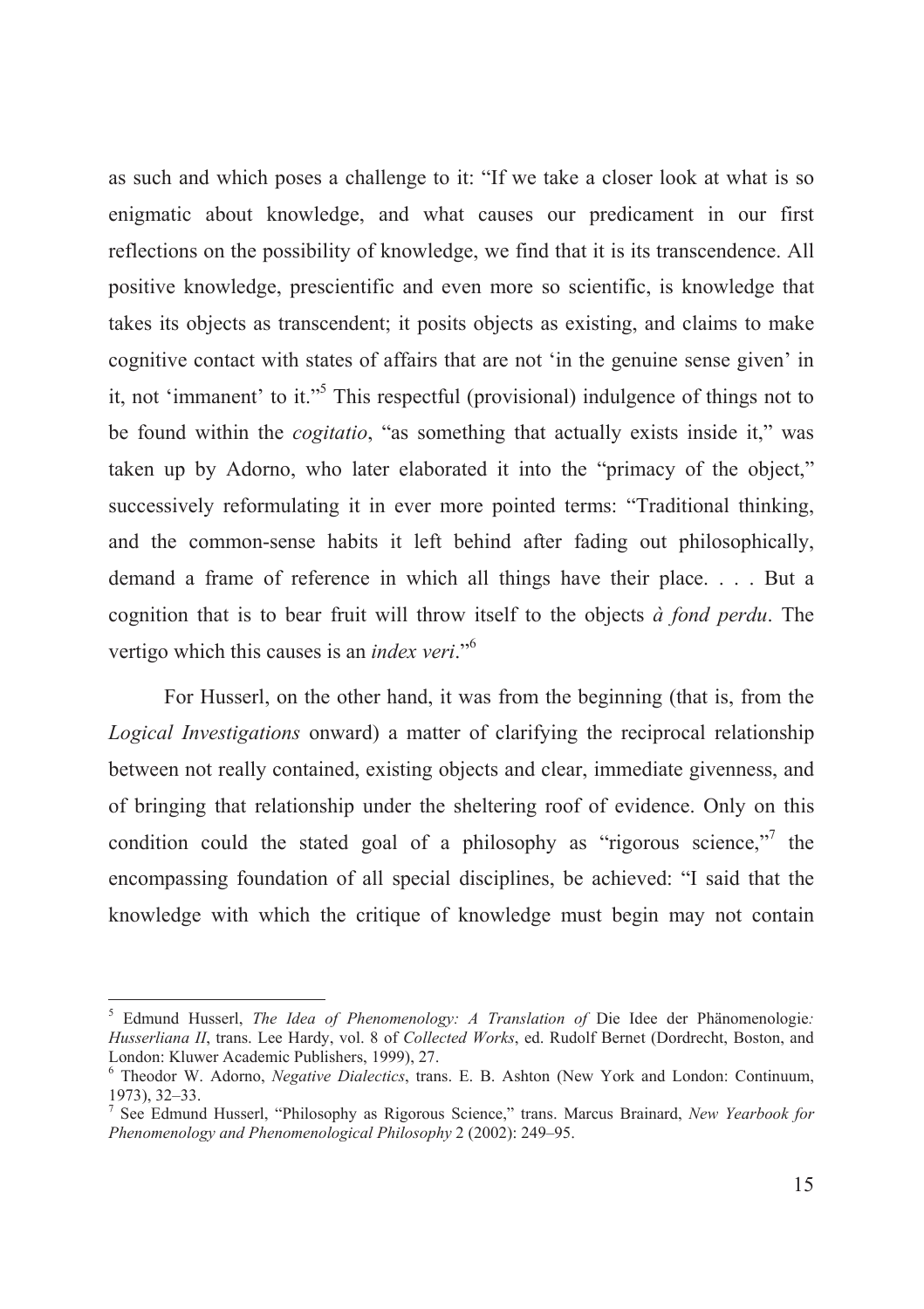anything that can be questioned or doubted.... Nothing transcendent may be utilized as pregiven."<sup>8</sup>

What Adorno proposes is to break through "the fallacy of constitutive subjectivity,"<sup>9</sup> the attempt to ground transcendental being in a philosophy of immanence. In doing so, he prefers Husserl's "miscarriage" (Misslingen) to the pathos of intellectual "shipwreck" (Scheitern), as in Heidegger, since the former maintains an aporetic fundamental perspective.

Philosophy must become aware of the dilemma in which it finds itself, according to Adorno. If it practices abstract negation—that is, an unreflective and one-sided rejection of the content and methodologies of the special sciences—it becomes an archaic discipline: a ludicrous monad in the realm of scholarship. If it subjects itself to the latter's habitus, on the other hand, and enters into the competition to accumulate facts by means of the division of labor, it renounces its genuine impulse and sets about reverse engineering what has already been established

Henri Bergson's intuitionism suffers from the weaknesses of the former approach. His dualisms (durée versus temps, fonction fabulatrice versus entendement, etc.) tend to wall off "living" forms of experience and knowledge within the closed territory of the entirely other. For Adorno, however, rational sediments are also embedded in intuition. "Inspirations" and "lightning bolts" of intuition are indeed objectively contrary to classificatory reason, but they are nevertheless not its strict opposite: "Intuition is not a simple antithesis to logic. Intuition belongs to logic, and reminds it of the moment of its untruth."<sup>10</sup>

Husserl, The Idea of Phenomenology, 27-28.

<sup>&</sup>lt;sup>9</sup> Adorno, Negative Dialectics, xx.

<sup>&</sup>lt;sup>10</sup> Adorno, Against Epistemology, 46.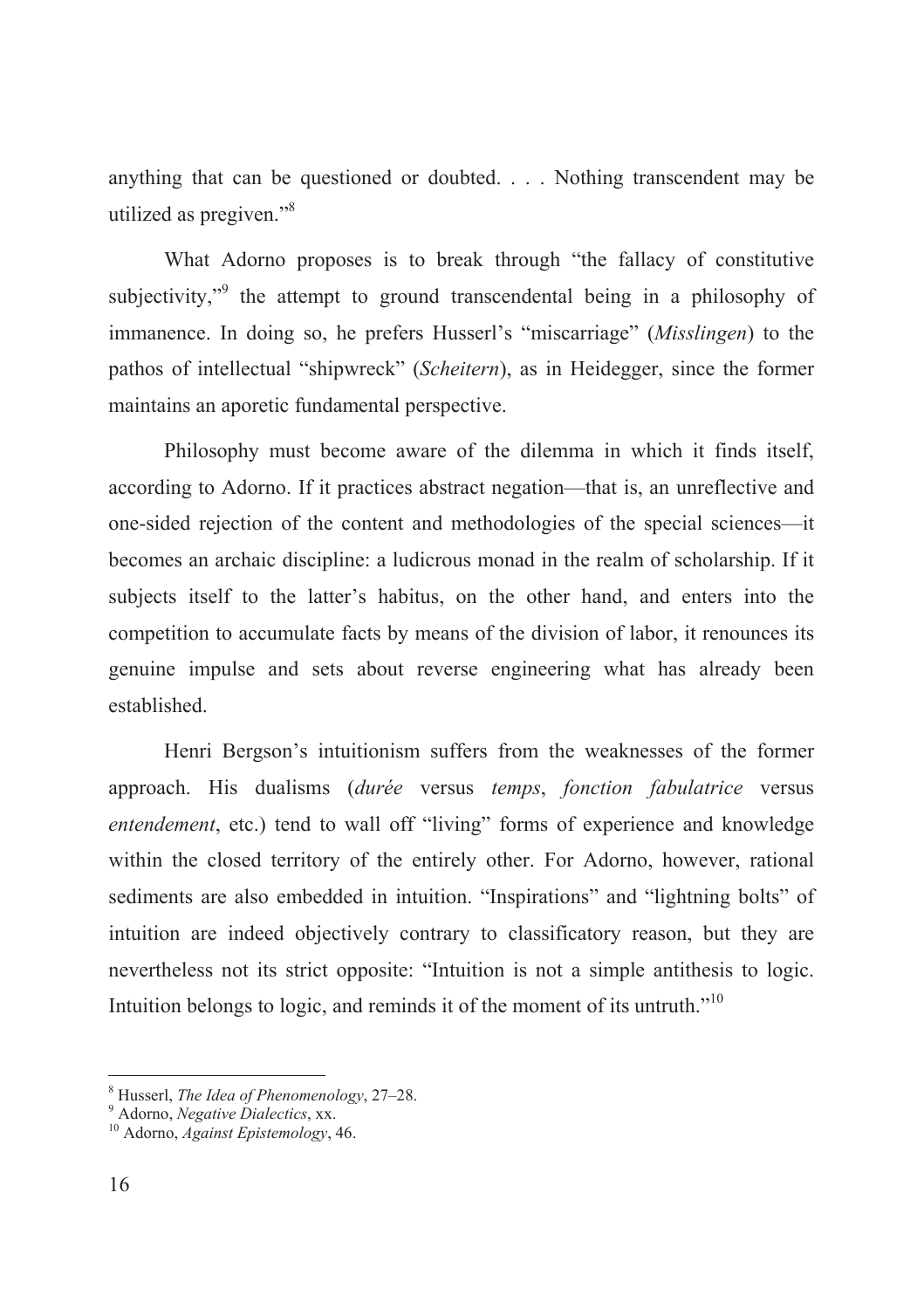In Husserl, by contrast, the need for an unmutilated knowledge that dissolves reification leads to the postulate "that each intuition affording [something] in an originary way is a legitimate source of knowledge, that whatever presents itself to us in 'Intuition' in an originary way  $\ldots$  is to be taken simply as what it affords itself as, but only within the limitations in which it affords itself there."<sup>11</sup> Adorno also sympathizes with Husserl's critique of the tendency of naturalism and psychologism to overstep their bounds. Husserl is in the paradoxical position of formulating the implicit subjection of the special sciences to phenomenology's prior clarificatory role in terms of the rigorous methodology that phenomenology has borrowed from those sciences: "But since he does not deny his antagonistic relationship in itself to science, but rather lets it work itself out, he avoids the fraud of irrationalism."<sup>12</sup> Thus far extends the evaluation of phenomenology's unfolding of the tensions in its orientation toward science—an antagonistic relationship, the toleration of which marks, for Adorno, the true side of Husserl's position.

The "untrue" side of this unfolding is summarized by Adorno under the headings of scientism and "logical absolutism."<sup>13</sup> This is in no way a general rejection of logic or logicism. Rather, Adorno criticizes the fact that the

 $^{11}$  Edmund Husserl, *Ideas for a Pure Phenomenology and Phenomenological Philosophy: First Book:* General Introduction to Pure Phenomenology, trans. Daniel O. Dahlstrom (Indianapolis and Cambridge: Hackett, 2014), 43; emphasis and bracketed text in the original.

<sup>&</sup>lt;sup>12</sup> Adorno, *Against Epistemology*, 48.

<sup>&</sup>lt;sup>13</sup> It cannot be overlooked that the reproach of scientism is primarily directed against the Husserl of the Logical Investigations, as is also clear from Adorno's preface (Adorno, Against Epistemology, 1-2). It sometimes seems that Adorno takes too little account of Husserl's later critique of objectivism. Nevertheless, even Husserl's greater incorporation of the concept of the lifeworld, for example, did not change anything fundamental, according to Adorno, since "such mathematicism in form dominates all of Husserl's thought, up to the end, even where he was no longer content with the 'clarification of logic,' but rather aimed at the critique of logical reason" (Adorno, Against Epistemology, 54). In his preface, Adorno stresses that Husserl's philosophy was the occasion for his text, not its motivation, and that he had given preference to Husserl's "authentic phenomenological writing" over his later works (Adorno, Against Epistemology, 2).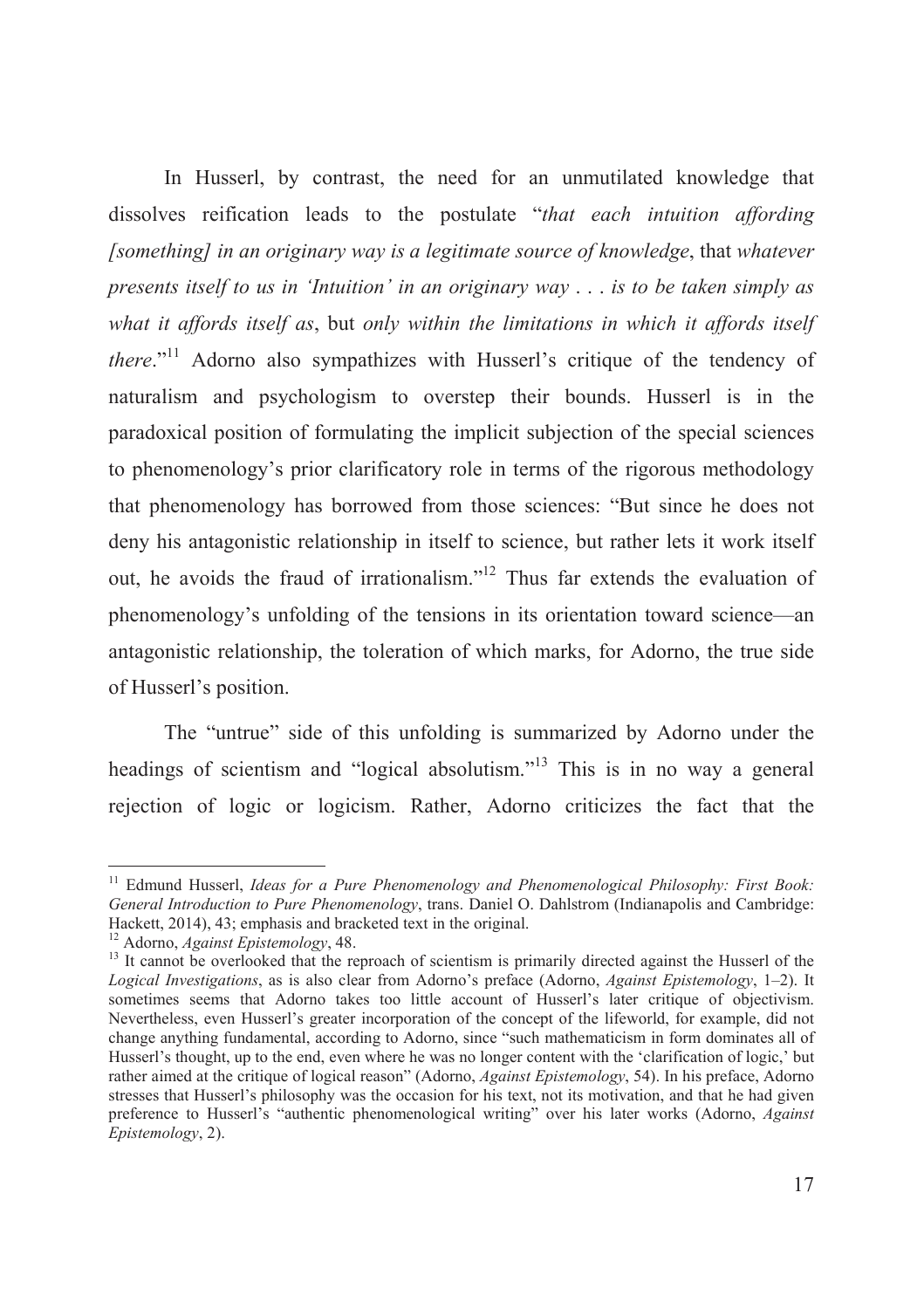clarification of what logic is always already takes place within the framework of science's dominant position and under the aegis of the stringency of the preexisting scientific complex of proof. Research into the historicity of intellectual functions thus also falls under instrumental rationality's abominated "goal" within the canon of scholarship, since "history" can only deal historically with the classification of the cultural products of different eras. Under the primacy of methodological considerations, in Adorno's view, logical principles, as criteria of philosophical scholarship, lose their relationship to their own materiality and so to their own process of coming into being: "But then even logic is tacitly detached from thought. It is not supposed to be the form of thought so much as that of current science."<sup>14</sup> One momentous consequence of this is the decoupling of logic from the history of logic, application from generation.<sup>15</sup>

It is true that logic (as the formalization of language) is for Adorno "the high school of unification,"<sup>16</sup> from the *principium identitatis* all the way to cybernetics. It is not logic pure and simple that is to be pilloried, however, but the naive realism that takes logical states of affairs as existing in themselves.<sup>17</sup> The methods of the mathematical disciplines evoke Husserl's admiration: "They overcome the defects

<sup>&</sup>lt;sup>14</sup> Adorno, *Against Epistemology*, 51.

<sup>&</sup>lt;sup>15</sup> "The question is not how experience, whether naïve or scientific, arises, but what must be its content if it is to have objective validity:  $\dots$  We are, in other words, *not* interested in the origins and changes of our world-presentation, but in the objective right which the world-presentation of science claims as against any other world-presentation, which leads it to call its world the objectively true one." Edmund Husserl, Logical Investigations, trans. J. N. Findlay, ed. Dermot Moran, with a new preface by Michael Dummett, International Library of Philosophy, ed. José Bermúdez, Tim Crane, and Peter Sullivan (London and New York: Routledge, 2001), 1:130-31; emphasis in the original. Adorno maintains, in contrast, that the "objective" content of experience is itself due to a process of generation "in which subjective and objective moments are chemically united, so to speak." Adorno, *Against Epistemology*, 75.

<sup>&</sup>lt;sup>16</sup> Max Horkheimer and Theodor W. Adorno, *Dialectic of Enlightenment*: *Philosophical Fragments*, ed. Gunzelin Schmid Noerr, trans. Edmund Jephcott, Cultural Memory in the Present, ed. Mieke Bal and Hent de Vries (Stanford, CA: Stanford University Press, 2002), 4.

<sup>&</sup>lt;sup>17</sup> Werner Beierwaltes's rhetorical question "whether any kind of thought is even possible without the act of abstraction" ("ob überhaupt ein Denken möglich ist ohne den Akt des Abstrahierens") is consequently unjustified. Werner Beierwaltes, Identität und Differenz, Philosophische Abhandlungen, vol. 49 (Frankfurt am Main: Klostermann, 1980), 272.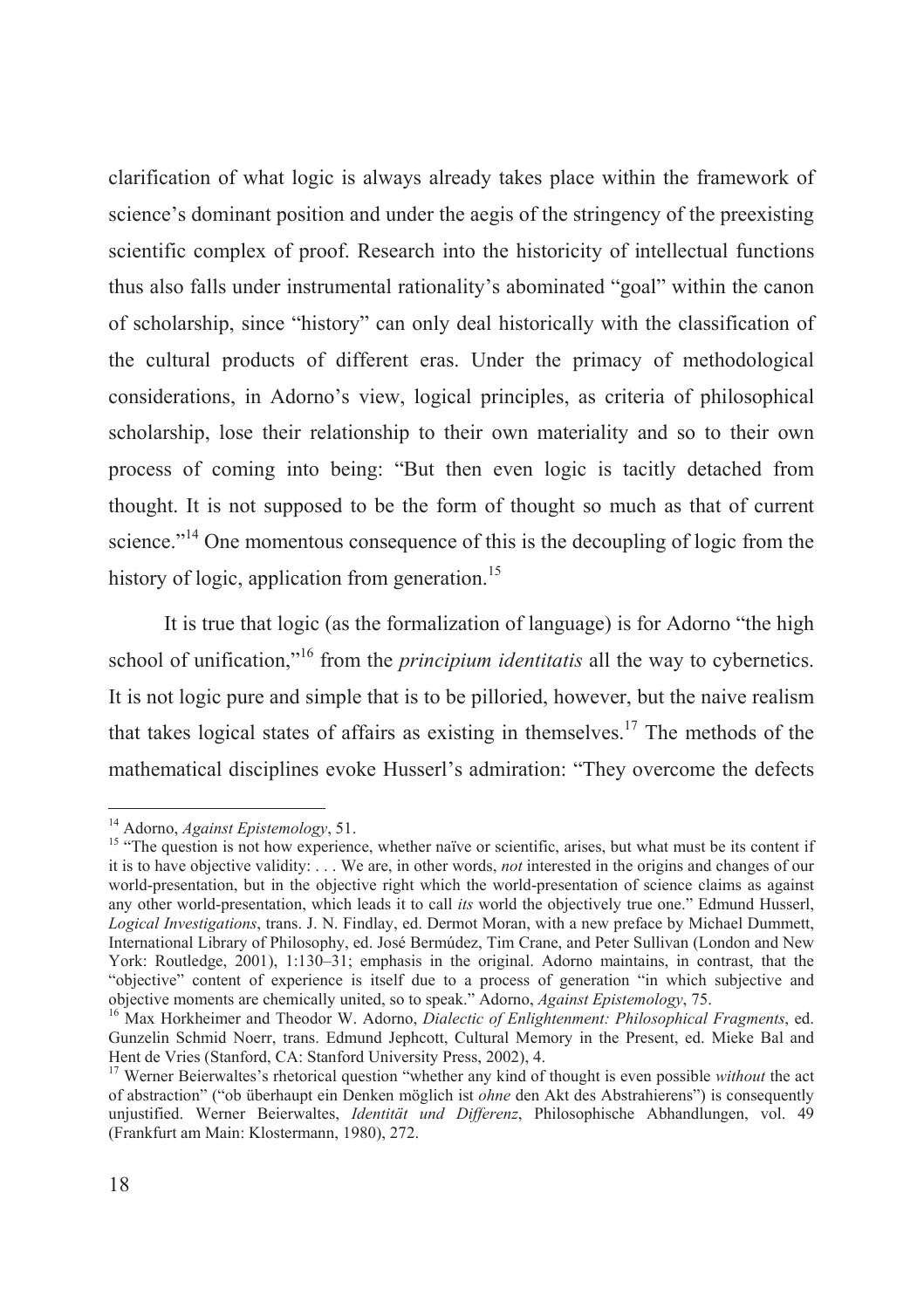of our mental constitution, and permit an indirect achievement by way of symbolic processes from which the intuitive element, as well as all true understanding and inner evidence are absent."<sup>18</sup> For Adorno, this is precisely the scandal: "The contradiction could not be characterized better than as a rejection of intuitability, understanding and evidence. That mathematical work could only be performed through reification and by abandoning the actualization of whatever is meant, contradicts the fact that it presupposes the performance of what it taboos as contamination, taking that to be the legal basis for its own validity."<sup>19</sup>

Adorno sees the "reification" of logic whenever it is forgotten that logic is applicable only to propositions, to which truth in relation to objects cannot simply be ascribed. Logical reductionism thus reveals itself as the self-alienation of thought, which Adorno parallels to the societal relationship of commercial exchange, which lacks insight into itself. On the side of the subject, laws of thought coagulate into finished things that dispense with reflection on their constructed and directed nature. However, propositions necessarily involve content, according to Adorno—in light of their evaluative utterance, as well as the material elements that inhere in even the most abstract proposition. On the side of the object, the self-alienation of thought corresponds to "the unity of objects which are coagulated into the thought at work in them, and so to identity. Hence, neglecting their changing content, the sheer form of their unity can be  $extahlished$ <sup>20</sup>

That Adorno does not equate reified thought with logical operations can be analytically established (albeit not starting from colloquial usage) on the basis of the difference in meaning between "identify with" and "identify as." In the former

<sup>&</sup>lt;sup>18</sup> Husserl, *Logical Investigations*, 1:126.

<sup>&</sup>lt;sup>19</sup> Adorno, *Against Epistemology*, 65.

<sup>&</sup>lt;sup>20</sup> Adorno, Against Epistemology, 69.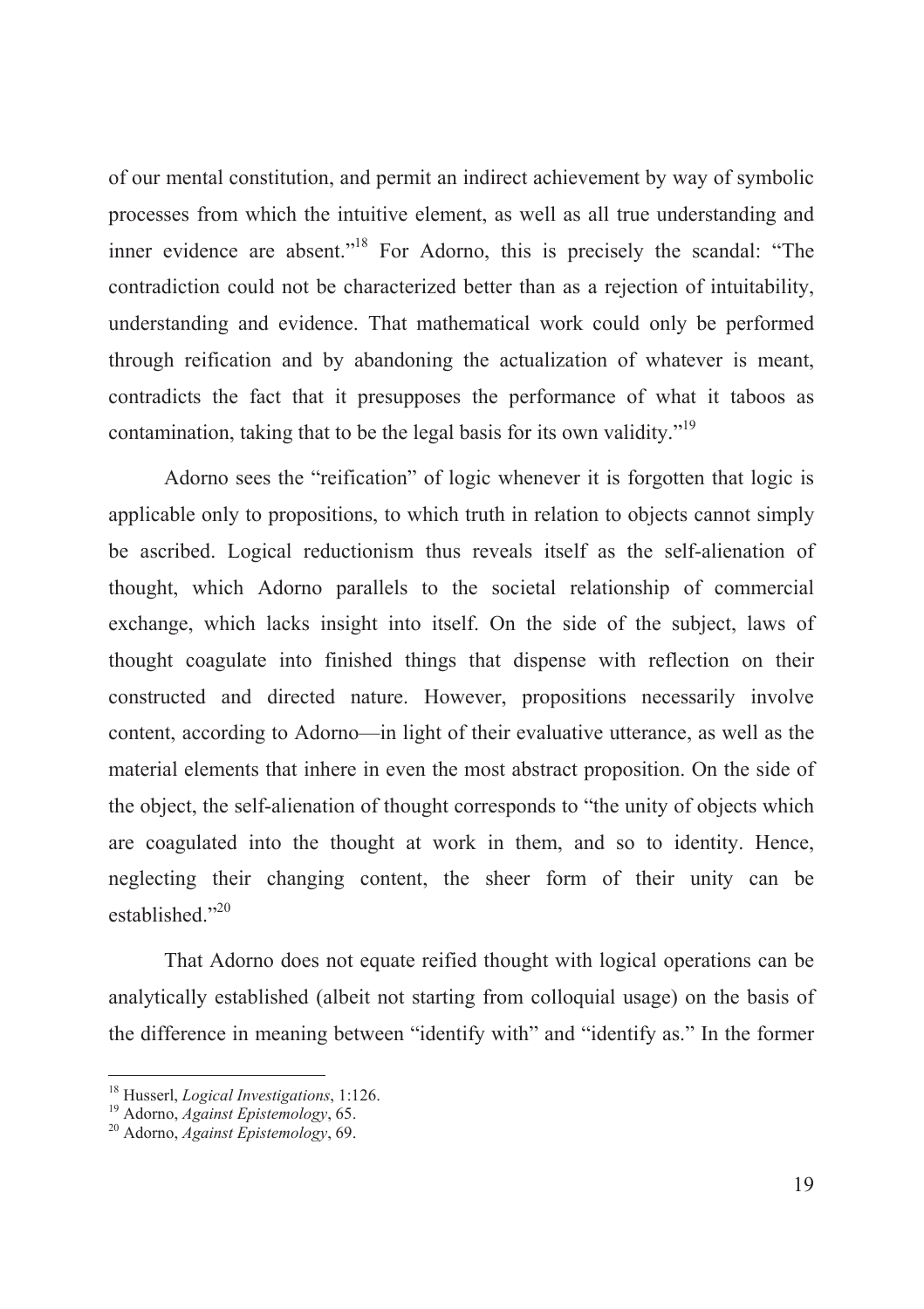case, logic refers to itself, and the expression would be the thing itself. It is a matter of a purely subsumptive or disjunctive designation, in which the thing is stripped of any quality not included in the predicate. In the latter case, logical propositions refer only to their content, and in principle, qualitative openness is maintained. The thing is specified *as something in its singular condition of existing in the way specified*, a specification that can certainly be subsumptive (i.e., a definition) but that nevertheless makes up only one part of the configurations of specification centered on and ruled by consciousness of the irrevocable material dimension of the object, a dimension that can never be reduced to a concept, without leaving any remainder.

In the former case, logic oversteps its boundaries, mutating from a science of the correctness of propositions to the "imperial" establishment of the laws by which thought must necessarily be governed. Adorno is consequently troubled by the "impermissible move from the *reconstruction* of a rule . . . to the *constitution* of one, and hence to the presumptive logical structures of mental processes themselves. $"$ <sup>21</sup>

Nevertheless, does Husserl not come close to what Adorno seeks when he rejects "a growing system of propositions having a naïvely factual validity" and calls for "insight into the essence of the modes of cognition which come into play in their utterance and in the ideal possibility of applying such propositions, together with all such conferments of sense and objective validities as are essentially constituted therein"?<sup>22</sup>

<sup>&</sup>lt;sup>21</sup> "Nicht zulässigen Übergang von der Regelrekonstruktion . . . auf die Regelkonstitution—also auf Voraussetzbare logische Strukturen mentaler Vorgänge selbst." Anke Thyen, Negative Dialektik und *Erfahrung: Zur Rationalität des Nichtidentischen bei Adorno* (Frankfurt am Main: Suhrkamp, 1989), 124.<br><sup>22</sup> Husserl, *Logical Investigations*, 1:165.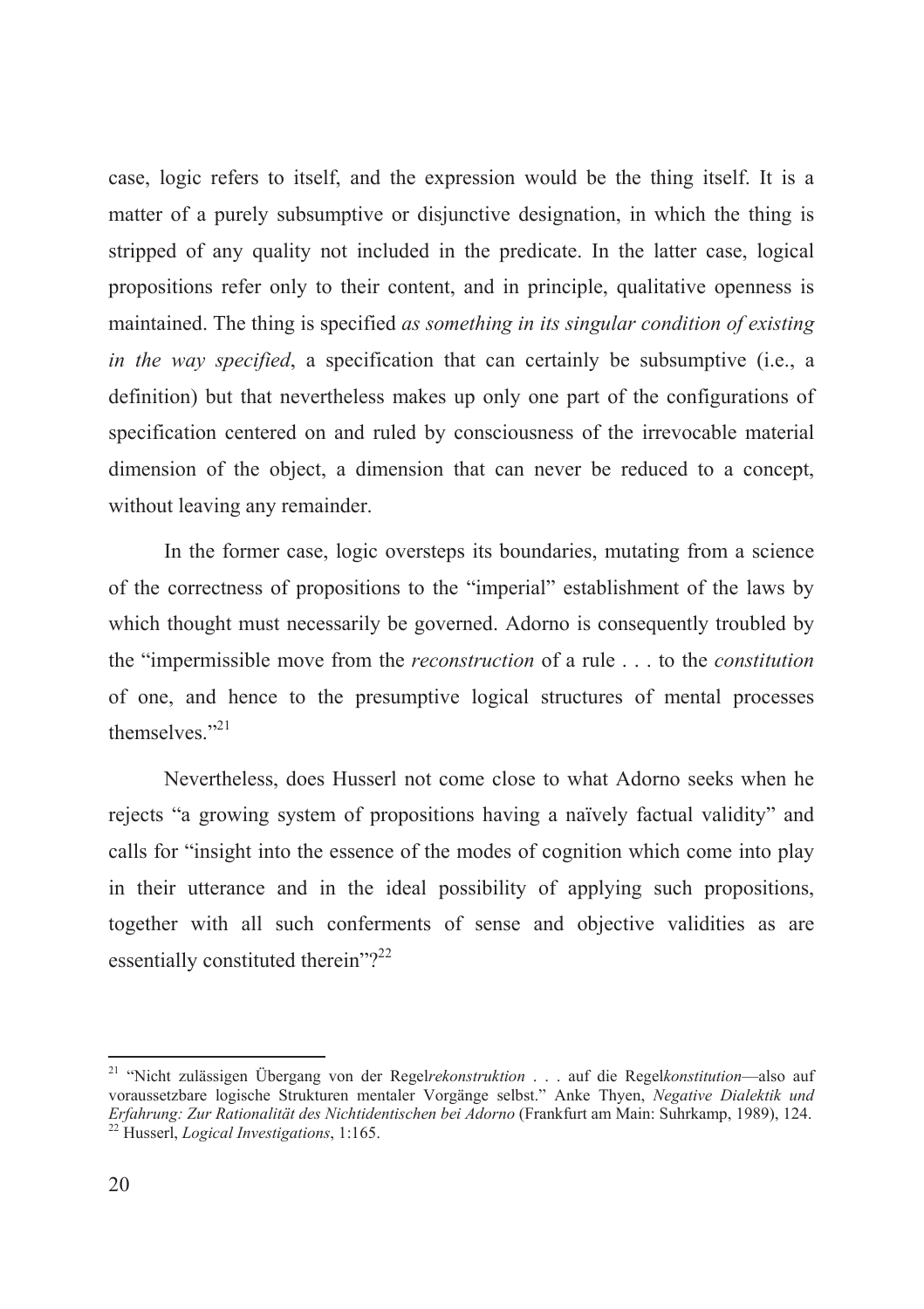Adorno's answer: "The knowledge of the conditions of the possibility of logic itself is just divested of any movement of spontaneity and subordinated to the positivistic ideal of the sheer acceptance (*Hinnehmens*) of irreducible facts, i.e. 'givens.' That occurs through the concept of evidence. The central role of that concept in all of Husserl's thought is explained by the fact that evidence promises to cover the contradictory demands of foundation through recourse to the subjective and of observation of irreducible 'absolute' states-of-affairs."<sup>23</sup> "Evidence," with its Cartesian flavor, functions in Adorno's eyes as a kind of cement, intended to conceal the hiatus between the demand for a rational foundation for logical states of affairs and their absolute status. In the process, the positivistic primacy of sensible certainty is transferred to the spiritual realm. If subjective conditions for the possibility of a theory are assumed, however, its logical basis cannot be postulated as something "in itself": "If logical propositions were legitimized by the analysis of the 'how' of their 'appearance'—i.e., in consciousness, experiencing them—then . . . some existent would not be far behind." $^{24}$ 

Nevertheless, the intransigent existence in themselves of logical forms of thought correlates with a ruthlessly empiricist understanding of the material special sciences. "Evidence" generates arbitrary contingence that borders on relativism: "logical absolutism . . . empirical relativism."<sup>25</sup> Subjectivism and objectivism, absolutism and relativism mutually condition one another: "The entirely isolated is sheer identity which refers to nothing beyond itself. The complete reduction to

<sup>&</sup>lt;sup>23</sup> Adorno, *Against Enistemology*, 57.

<sup>&</sup>lt;sup>24</sup> Adorno, *Against Epistemology*, 57–58.

<sup>&</sup>lt;sup>25</sup> Adorno, *Against Epistemology*, 85. Admittedly, Husserl himself attacked the fruitless antagonism between the two approaches, mocking "a wrong skeptical relativism and a no less wrong logical absolutism, mutual bugbears that knock each other down and come to life again like the figures in a Punch and Judy show." Edmund Husserl, Formal and Transcendental Logic, trans. Dorion Cairns (The Hague: Martinus Nijhoff, 1969), 278.